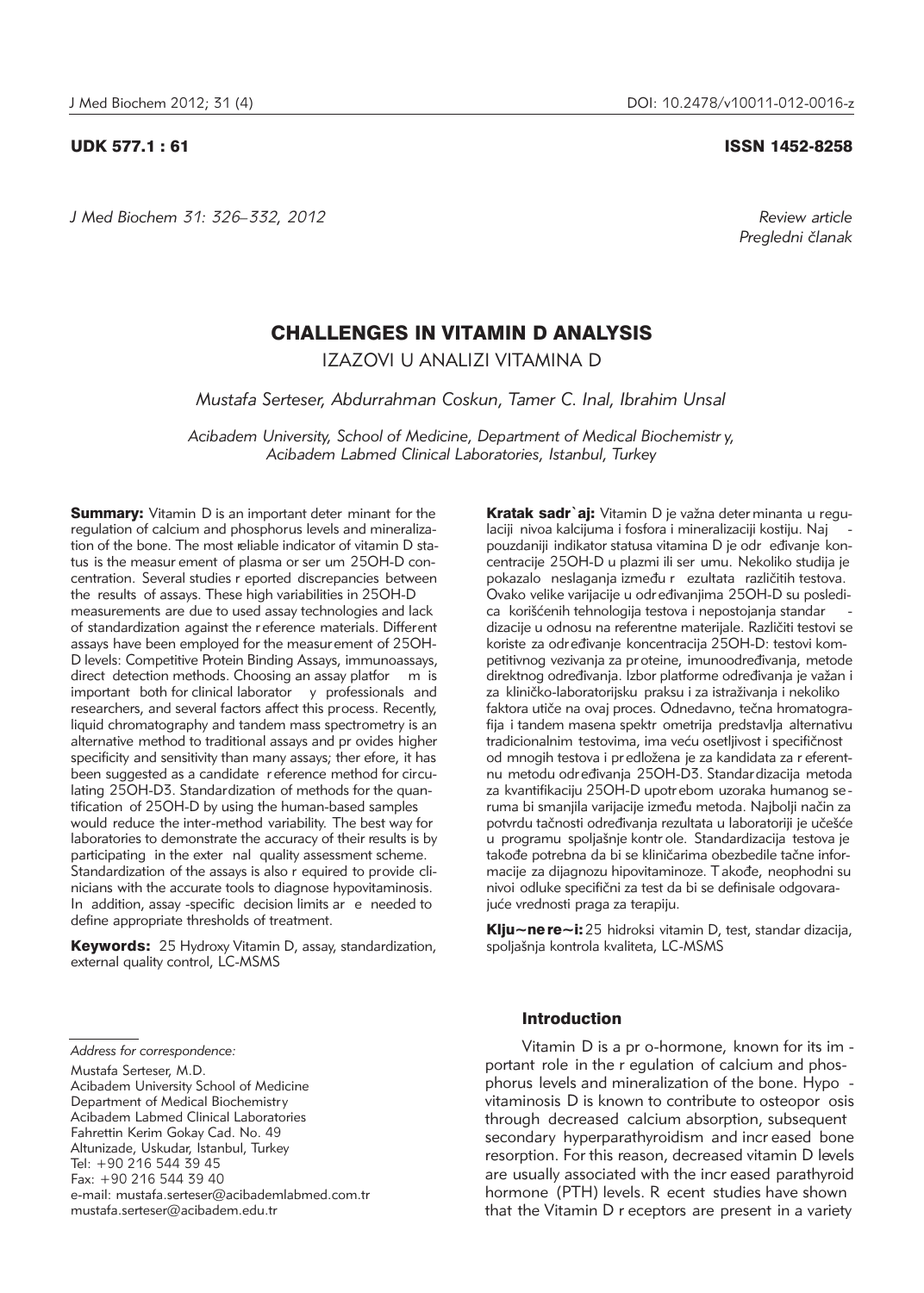of cells and have biological effects which ar e far beyond the mineral metabolism (1). Low Vitamin D levels have been found to be associated with the asthma in childr en (2), endothelial dysfunction (3, 4), harmful immunomodulatory effects (5), cardiovascular risk (6), cognitive impair ment (7), and lost antitumoral activity potentiating a number of cytotoxic anti-cancer agents (8). In oncology patients, it has been shown that low ser um vitamin D levels pr edict an advanced stage of disease (9).

It has been estimated that globally mor e than one billion people ar e vitamin D deficient and in the States, more than 75% of the adult population is vitamin D insufficient (1, 10). Increases in vitamin D testing is attributed to gr owing global deficiency due to blockage in sun exposur e and incr eased number of evidence between vitamin D deficiency and health conditions.

Vitamin D is metabolized in the liver to pr oduce 25-OH-Vitamin D (25OH-D) and 1,25 (OH)2- Vita min D is produced in kidneys (11). 25OH-D is a predominant form in the circulation and generally accepted as the best single marker of vitamin D status (1, 12). There are two types of 25OH-D found in the circulation: 25-OH-Vitamin D2 (25OH-D2) is also cal led ergocalciferol and derives mainly from plants and fish (13). 25-OH-Vitamin D3 (25OH-D3) or cholecalciferol accounts for appr oximately 95% of the cir culating 25OH-D pool, wher eas 25OH-D2 r epresents only a minor fraction unless vitamin D2-containing medication is taken by the individual (13).

1,25 (OH)2-Vitamin D is closely r egulated by PTH and intestinal calcium. It cir culates at extremely low concentrations what makes it more difficult to be measured accurately. Since vitamin D itself is tightly bound to vitamin D binding pr otein, it is the most highly lipid soluble form of the vitamin D (14).

25OH-D is better indicator of the patient's vitamin D status than the vitamin itself . This is because the hydroxyl group makes 25OH-D less fat soluble and makes it have lower affinity to vitamin D binding protein than the actual vitamin. These factors make the circulating concentrations of 25OH-D about 1,000 times more concentrated than the steroid hormone form of vitamin D. 25OH-D levels also cor relate well with the clinical signs of vitamin D deficiency (15).

### Measurement of 25-Hydroxyvitamin D

### *Competitive Protein Binding Assays*

The history of developing a sensitive method for the estimation of 25OH-D levels dated back to nearly half a centur y. At first, the 25OH-D methods wer e categorized into two types: 1- Physicochemical methods and 2- Biological assays (16). The early gas chromatographic analysis of vitamin D was developed by

Kodicek and Lawson in 1967 and by Sheppar d et al in 1972 (17, 18). Edelstein et al. (19) argued that no suitable physicochemical methods have been available to estimate the amounts of vitamin D levels in animal tissues. F urthermore, these methods wer e time-consuming in separation pr ocedures for the elimination of the interfering compounds with similar chemical properties, such as r etinol or cholester ol. For this reason, biological assays gained importance to be used routinely in laboratories for the analysis of both human materials and analysis of animal food stuff, fish oils and many phar macological preparations (16). But it was observed that low sensitivity, the cost of the analysis, labour and time consumption were the main disadvantages of bioassays (16).

Characterization of binding proteins of vitamin D led to development of competitive pr otein binding (CPB) assays for vitamin D (19). In the first r eported CPB assay, the estimation of cholecalcifer ol and its 25-hydroxy metabolite in plasma by using the specific vitamin D -binding protein from rat ser um was described (20). In the assay, beta-lipoprotein isolated from the human plasma was used as a car rier for steroids to overcome limited solubility of the ster oids in water. The main disadvantage was the time factor . Several days were required for equilibration and displacement. This factor prevented the routine usage of this method for the estimation of vitamin D and its 25-hydroxy metabolite.

Another CPB radioassay for 25-hydroxycholecalciferol was r eported by Haddad and Chyu in 1971 (21). In this assay , specific binding pr otein isolated from the kidney and tritiated 25- OH vitamin D3 as a tracer was used. Addition of absolute ethanol into the assay system over came the solubility pr oblem. Reaching the equilibrium displacement in 60 minutes provided this method simple and sensitive for r outine estimation of 25-hydr oxycholecalciferol levels. This method estimated 25-hydroxycholecalciferol levels as low as 4 ng/mL. A dvantage of this assay was its co specificity for 25-OH vitamin D3 and 25-OH vitamin D2 levels, which made it suitable for monitoring of patients treated with ergocalciferol. Free steroid was separated from the bound ster oid by using the charcoal coated with dextran (21).

Chromatographic methods using the silicic acid columns to separate 25-hydr oxycholecalciferol from other vitamin D metabolites wer e found to inter fere with CPB assay and pr oduce erroneous blank values (16). These were the results of substances produced during chromatography, which derived fr om impurities in the silicic acid pr oduced by the interaction of the solvents and the silicic acid (16). Edelstein et al. (22) developed CPB assay for 25-hydr oxycholecalciferol, which eliminated the inter fering substances by using small Sephadex LH-20 columns. It was r eported that in spite of the differ ence in sensiti vity and specificity of CPB and biological assays, high cor rela-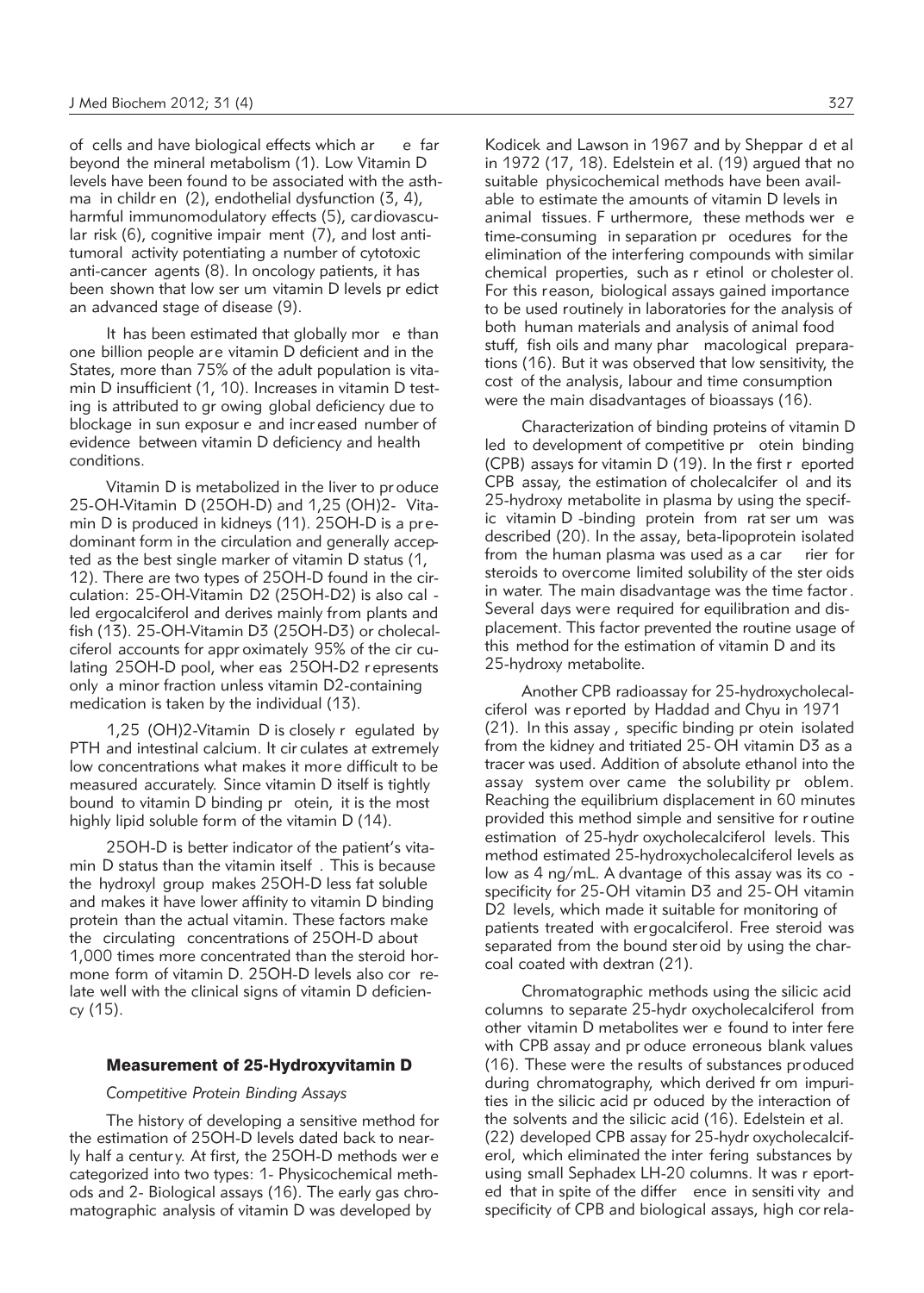tions were found in patient samples (16). All these attempts confirmed that 25-hydr oxylated metabolite was the main metabolite of vitamin D in the cir culation (16). Further studies on development of similar CPB assays were not successful. An automated CPB method (the Nichols A dvantage Analyser) was intr oduced in 2004, but was withdrawn in 2006 (23).

### *Immunoassays*

The first 25OH-D radioimmunoassay was deve loped by Hollis and Napoli (24). The assay antibody was raised against a synthetic vitamin D analogue coupled to bovine serum albumin. This antibody was co-specific for 25-hydroxyvitamin D3 and 25-hydr oxyvitamin D2 (25). The first version of the assay used tritiated 25OH-D, but the method was modified to incorporate an 125I tracer (26). The Hollis and Na poli assay was the basis of the first commer cial 25OH-D kit, originally marketed by Incstar and currently by DiaSorin Corporation (Stillwater , MN) (24). 25OH-D is extracted by denaturing the vitamin D binding protein (DBP) with acetonitrile. Since it was the only RIA detecting total cir culating 25OH-D, it was widely used by investigators to conduct all of the research related to circulating 25OH-D levels in various disorders. In 2004, DiaSorin introduced a chemiluminescence assay to be used on Liaison analyzer . The antibody used in this assay was similar to the one used in RIA but the sample extraction step was mis sing. In 2007, The Liaison Total was introduced with the improved sensitivity and specificity (23). The Lia ison Total is a non-extraction assay using the pr oprietary technique to displace 25OH-D from the binding protein. Both assays claimed co -specificity for 25-hy droxyvitamin D3 and 25-hydr oxyvitamin D2 in DE - QAS survey but the 3-epimer of 25OH-D was not detectable by either assays (23).

RIA from Immunodiagnostic Systems (IDS) uses an antibody, which has only 75% of cr oss-reactivity with 25-hydroxyvitamin D2. A cetonitrile is used for sample extraction. IDS has also produced non-extraction enzyme immunoassay (EIA) using the same antibody. In 2009, IDS introduced a chemiluminescence method for use on their new iSYS automated analy zer. In this assay , standards based on equine ser um were applied. According to manufacturers, the assay has co-specificity for 25-hydroxyvitamin D3 and 25 hydroxyvitamin D2. It was also appr oved by FDA for use in the USA. It is a non-extraction assay and the involvement of pH shif t exists for displacement of 25OH-D from binding pr oteins. It was also established that IDS assays could not detect 3-epimer of 25OH-D (23).

Other than Diasorin chemiluminescence assay , Nichols Institute Diagnostics, R oche Diagnostics, Abbott and Siemens introduced 25OH-D reagents for use in random access automated instr uments (27, 28). In 2001, Nichols Diagnostics intr oduced fully automated chemiluminescence A dvantage 25OH-D assay. In this assay system, unextracted serum or plasma sample is directly added into the mixture containing human vitamin D binding pr otein (DBP), acridi nium-ester labeled anti-DBP and 25OH-D3 coated magnetic particles (25). This assay was CPB assay and resembled the procedure described by Belsey et al (29). The differences between these methods were deproteinization of samples with ethanol and the preparation of calibrators in ethanol in the Belsey assay , whereas calibrators wer e prepared in ser um based matrix in the Advantage assay (25, 29). It was shown that the A dvantage assay constantly over estimated total 25OH-D levels and was unable to detect 25OH-D2 levels (26). In 2006, the assay was withdrawn from the market (25).

The first commercial direct automated immunoassay for 25OH-D3 was intr oduced by Roche Diagnostics on Elecsys and Cobas systems in 2007 (25, 30). The assay is a dir ect electrochemiluminescence immunoassay for human ser um or plasma. It is a competitive assay in which the binding pr otein of vitamin D is inactivated during incubation. The assay employs polyclonal antibody dir ected against 25-OH vitamin D3 (39).

The Roche Vitamin D T otal assay for Elecsys analyzers and Cobas Modular platforms was launched on May 13, 2011 (www .roche.com). The Elecsys Vitamin D Total assay is a fully automated assay based on biotin-streptavidin technology, and it measur es both 25OH-D2 and 25OH-D3. In October 19, 2011, FDA approved the Siemens Healthcar e Diagnostics Vitamin D Total assay for use on AD VIA Centaur ®/ XP Immunoassay Systems (www .medical.siemens. com). Abbott announced, on November 30, 2011, that it was granted appr oval from FDA for fully automated 25OH-D assay per formed on its widely used ARCHITECT ® platform. The ARCHITECT 25OH-D assay is a chemiluminescent microparticle immunoassay (CMIA) for quantitative determination of 25OH-D in human serum or plasma. (www.abbott.com).

### *Direct Detection Methods*

HPLC procedures were developed for deter mination of the cir culating 25OH-D, (31–33). The HPLC methods were able to separate and quantitate 25OH-D2 and 25OH-D3 levels. HPLC followed by UV detection was highly r epeatable and most of the researchers consider HPLC methods golden standard (25).

The analyses of the cir culating 25OH-D and its metabolites were also attempted by means of li quid chromatography/tandem mass spectr ometry (LC-MSMS) (34–40). As LC-MSMS has been increasingly used in clinical laboratories, many differ ent methodologies are being used and it has been obser ved that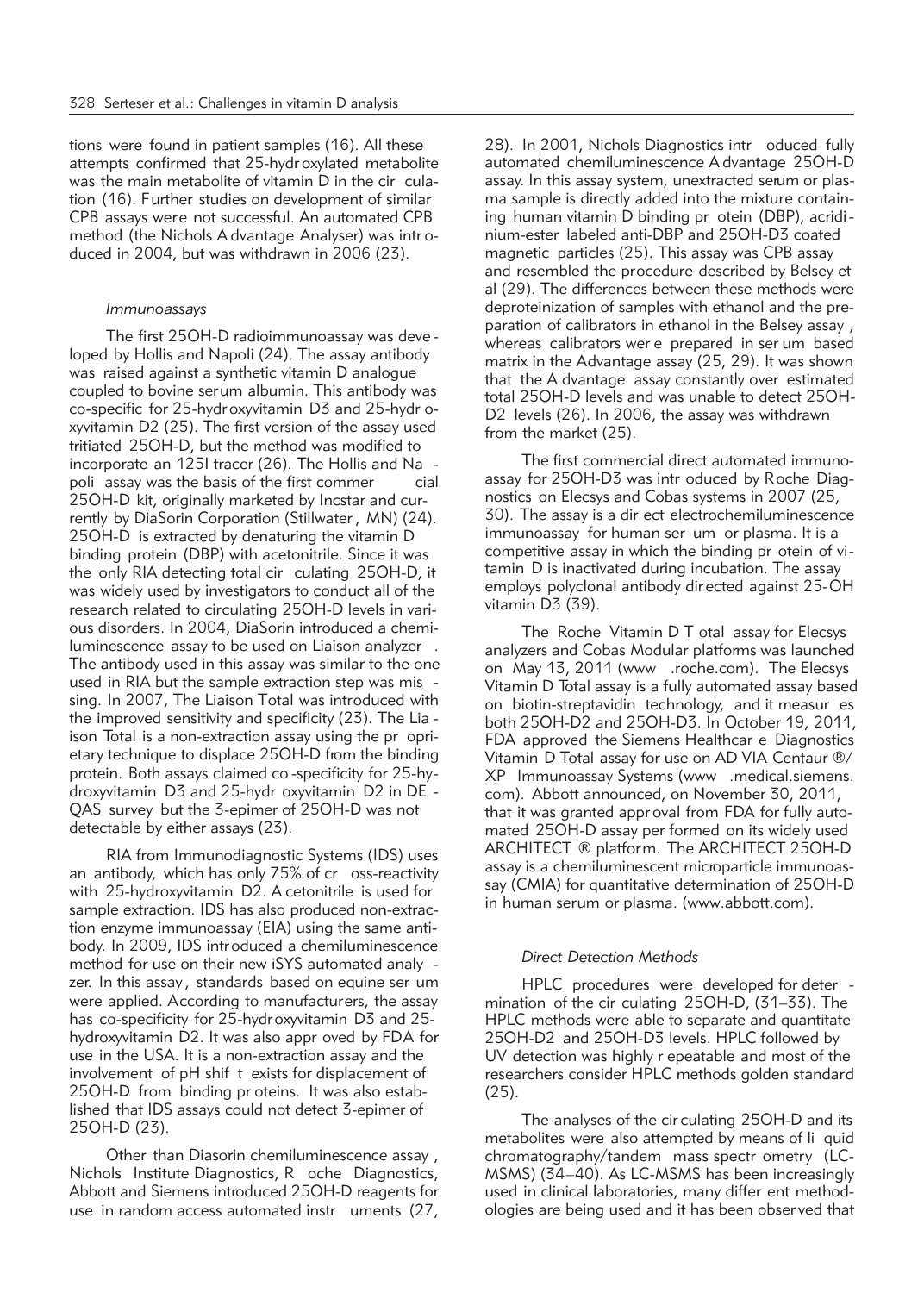the measurements are not straightfor ward. The discrepancies of the r esults could be attributed to variables in sample pr eparations, chromatography and ionization and fragmentation (41, 42).

# Which method to use for Vitamin D analysis?

The most reliable assessment of vitamin D status is a measurement of plasma 25OH-D concentration. As two distinct for ms of 25OH-D exist, 25OH-D3 is the major metabolite of inter est, which maintains 25OH-D concentrations to a higher degree in comparison to 25OH-D2 which is solely derived from supplementation or fortification of food (15). Nearly 85% of all 25OH-D is bound to vitamin D binding protein, 15% bound to albumin and only 0.03% is free. Chromatographic separation techniques thus require an extraction step to r elease 25OH-D fr om the binding protein. Because of the lipophilic natur e of 25OH-D, non-extraction methods ar e susceptible to matrix effects. These factors make the routine measurement of 25OH-D an analytical challenge (43).

The number of assessments of the cir culating 25OH-D for diagnostic purposes has increased significantly in recent years. 25OH-D testing volumes continue to grow, making it one of the most r equested assays in clinical laboratories. Dramatic incr ease in requests prompts many laboratories to consider using more automated assays. The r eplacement of traditional RIA with non-isotopically labeled assays allow ed automation of the analysis, but recent studies have suggested that both the Nichols Advantage automated chemiluminescence protein-binding assay and, to a lesser extent, the IDS RIA under recover 25-OH D2 compared with HPLC analysis (23, 37, 44). R ecent publications have highlighted the interlaboratory variability of 25-OH D analysis on patient samples measured by RIA and chemiluminescence assays (45). Mass spectrometry has been the privileged r esearch methodology and rarely been applied to the r outine quantification of analytes in the r outine clinical settings, but recently it has been shown that LC -MSMS offers an alternative method to traditional assays and higher specificity and sensitivity than many assays. Many LC-MSMS methods have been described for circulating metabolites of vitamin D and suggested as a candidate reference method for cir culating 25OH-D3 (36).

Many authors compar e commercially available 25OH-D methods with LC-MSMS accepted as a r eference method. Roth et al. compar ed six r outinely available methods; HPLC, IDS-RIA, IDS-EIA, A dvantage, two versions of DiaSorin automated immunoassay; Liaison 1, Liaison 2 and Elecsys assay with LC -MSMS (15). It was obser ved that all evaluated methods, except HPLC, revealed considerable deviations of the individual values compar ed with LC - MSMS defined tar get values (15). Snellman et al. (46) in vestigated the performances of three common commercially available assays. HPLC -atmospheric pressure chemical ionization–mass spectr ometry (HPLC-APCI-MS), RIA and chemiluminescent immu no assay (CLIA) methods wer e used. The str ongest correlation was found for HPLC -APCI-MS and lowest for CLIA (46). F arrell et al. (47) compar ed the performance of recently launched automated immu noassays, pre-existing assays with two differ ent LC-MSMS methods. Randomly selected patient samples were measured by two LC -MSMS methods, a RIA (Dias Sorin), automated immunoassays fr om Abbott (Architect), DiaSorin (Liaison), IDS (ISYS), R oche (E170, monoclonal 25OH-D3 assay) and Siemens (Centaur). Although most assays have demonstrated good intra- and inter-assay precision, the automated immunoassays have demonstrated variable per formance and failed to meet pr e-defined performance goals. Only RIA assay showed a performance comparable to LC -MSMS (47). Van den Ouweland et al. (47) compared LC-MSMS assay with DiaSorin RIA and re-standardized version of the electr ochemiluminescent immunoassay (ECLIA) fr om Roche Diagnostics. It was found that the DiaSorin RIA correlated well with LC -MSMS method, wher eas Roche ECLIA method disagreed (48).

Because of the increased demand for vitamin D testing, laboratories shif t to automated 25OH-D assays but this shif t leads to significant impact on results, diagnostic classification and tr eatment options. Barake et al. (49) described their experience in analyzing the 25OH-D levels by using IDS-RIA and DiaSorin Liaison assays. The r esults revealed that 25OH-D levels wer e lower when the samples wer e analyzed by Liaison than by IDS-RIA (49). Such interassay variability leads to misdiagnosis of patients and target treatment thresholds need to be established (50).

Choosing an assay platfor m is important both for clinical laborator y professionals and r esearchers, and several factors affect this pr ocess. The higher throughput clinical laboratories could choose manual RIA platforms, whereas automated immunoassay platforms or automated LC -MSMS platforms are required and suitable for the highest thr oughput reference laboratories (25). An important factor to be considered is the r ecognition of the commer cial assays capable of analyzing both vitamin D2 and D3. Binkley et al. (45) evaluated interlaboratory variability in serum 25OH-D r esults. Some assays have been found to be unable to measure reliable 25OH-D2 levels essential for the monitorization of er gocalciferol treatment (27). The Inter national Vitamin D Quality Assessment Scheme (DEQAS) has been monitoring the performance of 25OH-D assays since 1989 (27). DEQAS demonstrated that in the samples containing only 25OH-D3, most commercial methods produced results closer to tar get values and the r esults were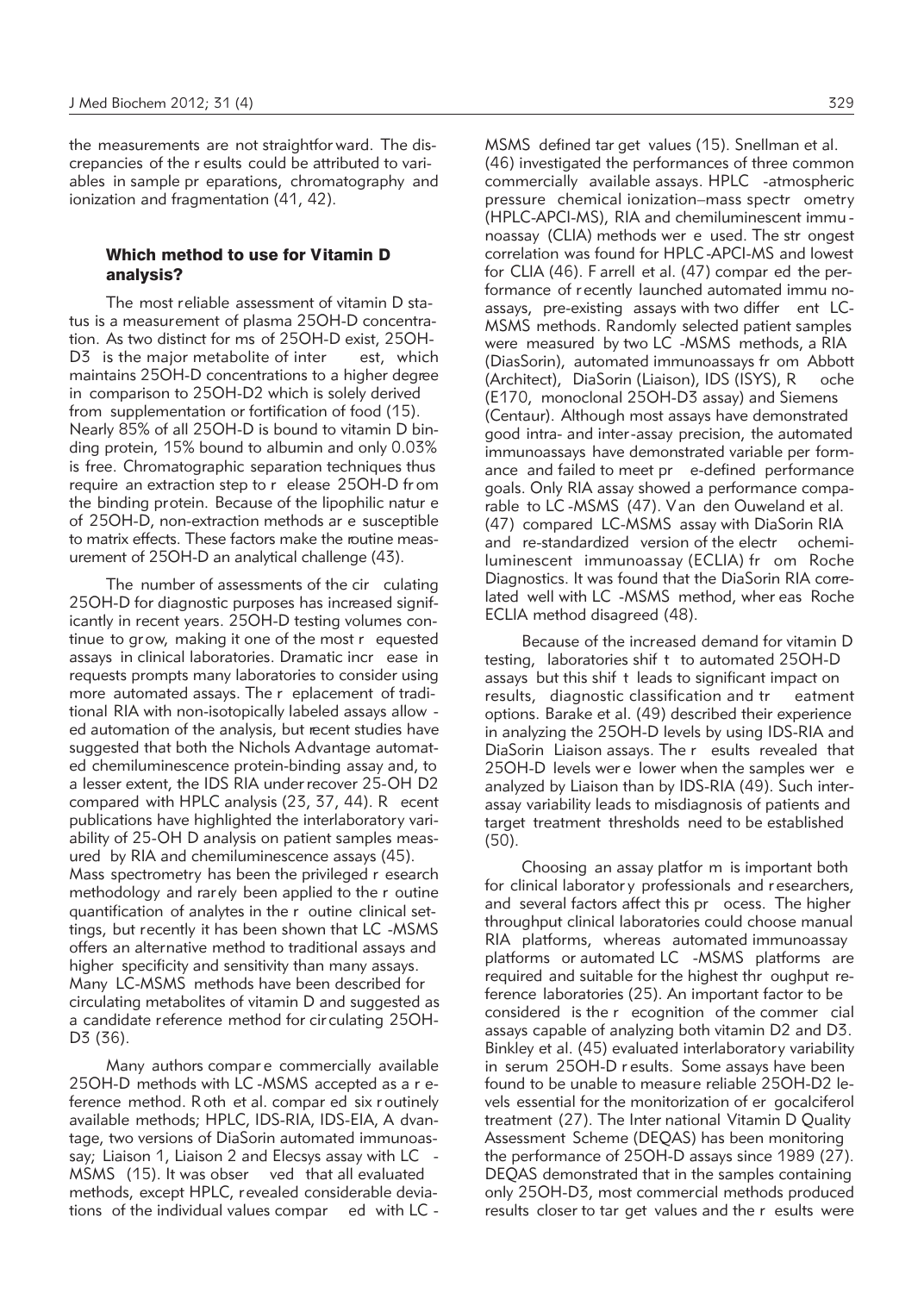highly operator-dependent (27). In the samples containing more 25OH-D2, Nichols and IDS RIA pr oduced significantly lower r esults than those by other methods (27).

Because of the discr epancies between the r esults of assays used to measur e 25OH-D levels, an international standardization of vitamin D measur ements was r equired. For this r eason, the National Institute of Standar ds and Technology (NIST) deve loped a standard reference material (SRM) for cir culating vitamin D analysis. NIST measures vitamin D by isotope-dilution liquid chr omatography-mass spectrometry and tandem mass spectr ometry (50). SRM 972, vitamin D in human ser um consists of four blood sample pools with varying levels of 25OH-D. It has certified values for 25OH-D2, 25OH-D3 and 3 epi-25OH-D3 (www.nist.gov). SRM can be used to validate new analytic methods and to designate va lues to in-house quality contr ol materials. Moreover, SRM can also serve as adjunct to existing DEQAS for vitamin D analysis (51).

# **Conclusion**

There are differences in the accuracy of me thods in the steps of sample purification befor e final quantification or immunologic reactions. Standardization of methods for the quantification of 25OH-D by using the human-based samples would r educe the inter-method variability. The best way for laboratories to demonstrate the accuracy of their results is by participating in an exter nal quality assessment scheme. Standardization of the assays is also r equired to provide clinicians with the accurate tools to diagnose hypovitaminosis. In addition, assay -specific decision limits are needed to define appr opriate thresholds of treatment.

# Conflict of interest statement

The authors stated that there are no conflicts of interest regarding the publication of this article.

## **References**

- 1. Holick MF. Vitamin D deficiency . N Engl J Med 2007; 357(3): 266–81.
- 2. Gupta A, Sjoukes A, Richar ds D, Banya W, Hawrylowicz C, Bush A, Saglani S. R elationship between serum vitamin D, disease severity , and air way remodeling in children with asthma. Am J R espir Crit Car e Med 2011; 184(12): 1342–9.
- 3. Ertek S, Akgül E, Cicero AF, Kütük U, Demirta S, Cehreli S, Erdo an G. 25-Hydroxy vitamin D levels and endothelial vasodilator function in nor motensive women. Ar ch Med Sci 2012; 8(1): 47–52.
- 4. Caprio M, Mammi C, R osano GM. Vitamin D: a novel player in endothelial function and dysfunction. Arch Med Sci 2012; 8(1): 4–5.
- 5. Prietl B, Pilz S, Wolf M, Tomaschitz A, Obermayer-Pietsch B, Graninger W, Pieber TR. Vitamin D supplementation and regulatory T cells in appar ently healthy subjects: vi tamin D tr eatment for autoimmune diseases? Isr Med Assoc J 2010; 12(3): 136–9.
- 6. Motiwala SR, Wang TJ. Vitamin D and cardiovascular disease. Curr Opin Nephrol Hypertens 2011; 20(4): 345-53.
- 7. Annweiler C, Schott AM, Allali G, Bridenbaugh SA, Kressig RW, Allain P, Herrmann FR, Beauchet O Association of vitamin D deficiency with cognitive impairment in older women: cr oss-sectional study. Neurology 2010; 74(1): 27–32.
- 8. Trump DL, Deeb KK, Johnson CS. Vitamin D: considerations in the continued development as an agent for cancer prevention and therapy. Cancer J 2010; 16(1): 1–9.
- 9. Churilla TM, Brereton HD, Klem M, Peters CA. Vitamin D Deficiency Is Widespread in Cancer Patients and Cor-

relates With Advanced Stage Disease: A Community Oncology Experience. Nutr Cancer 2012; DOI:10. 1080/01635581.2012.661515.

- 10. Ginde AA, Liu MC, Camargo CA Jr. Demographic diffe rences and tr ends of vitamin D insufficiency in the US population, 1988-2004. Arch Intern Med 2009; 169(6): 626–32.
- 11. Holick MF and Chen TC. Vitamin D deficiency: a worldwide problem with health consequences. Am J Clin Nutr 2008; 87(suppl): 1080S–1086S.
- 12. DeLuca HF. Overview of general physiologic features and functions of vitamin D. Am J Clin Nutr 2004; 80: 1689S–1696S.
- 13. Holick MF, Biancuzzo RM, Chen TC, Klein EK, Young A, Bibuld D, et al. Vitamin D2 is as effective as vitamin D3 in maintaining cir culating concentrations of 25-hy droxy vitamin D. J Clin Endocrinol Metab 2008; 93: 677–81.
- 14. Bringhurst RF, Demay MB, Kran SM, Kr onenberg HM. Bone and Mineral Metabolism in Health and Disease, Chapter 23 in Har rison's Endocrinology. Jameson JL, editor. McGraw-Hill Medical Publishing Division 2006.
- 15. Roth HJ, Schmidt-Gayk H, Weber H, Niederau C. Accuracy and clinical implications of seven 25-hydroxyvitamin D methods compar ed with liquid chr omatography-tandem mass spectr ometry as a r eference. Ann Clin Bio chem 2008; 45(Pt 2): 153–9.
- 16. Edelstein S. The assessment of vitamin D status. P roc Nutr Soc 1973; 32: 255–8.
- 17. Wilson PW, Lawson DE, K odicek E. Gas-liquid chr omatography of er gocalciferol and cholecalcifer ol in nano gram quantities. J Chromatogr 1969; 39(1): 75–7.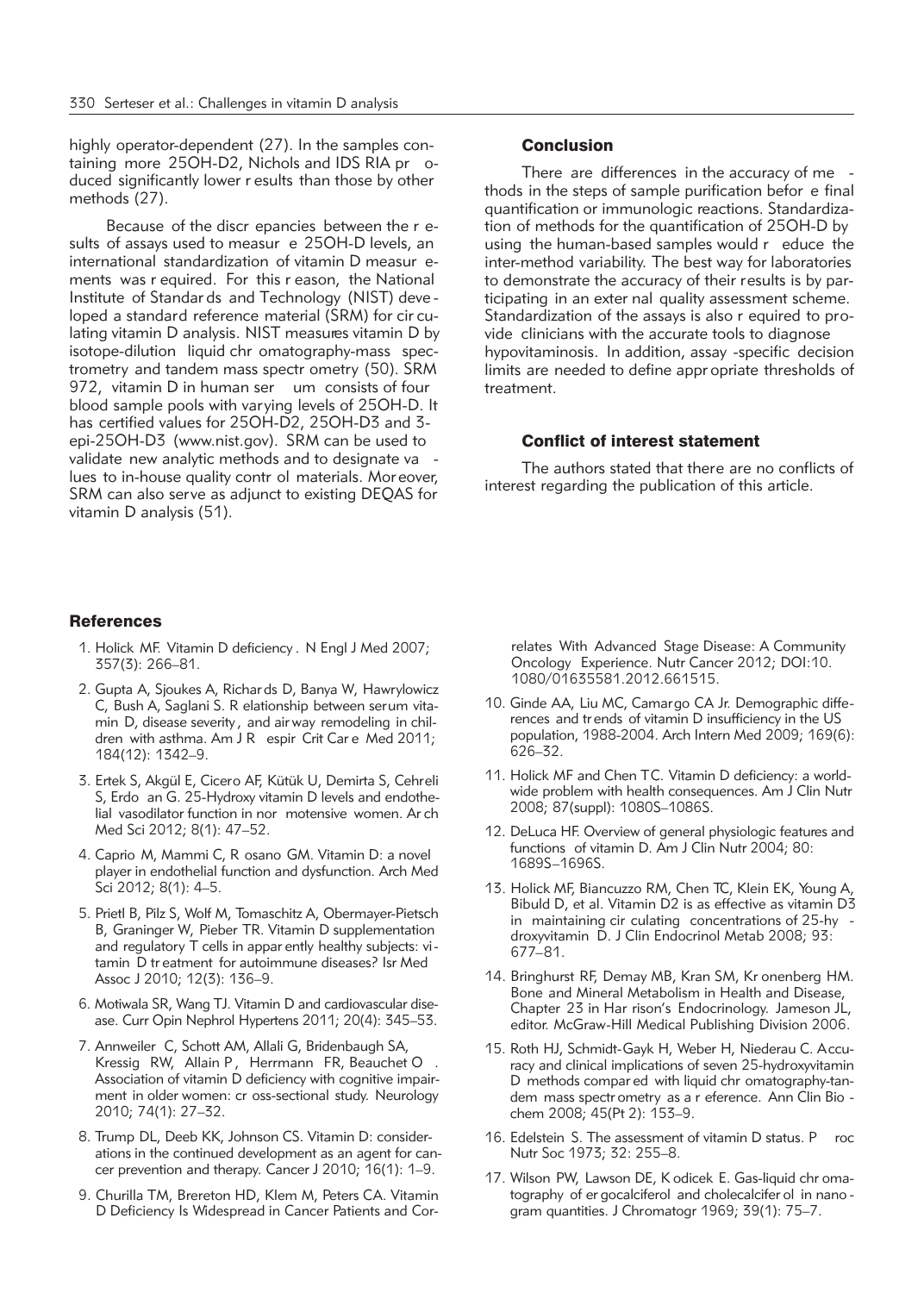- 18. Sheppard AJ, Prosser AR, Hubbard WD. Gas chromatography of the fat-soluble vitamins: a r eview. J Am Oil Chem Soc 1972; 49(11): 619–33.
- 19. Edelstein S, Lawson DEM, K odicek E. The transporting proteins of cholecalciferol and 25-Hydroxycholecalciferol in serum of chicks and other species. Biochem J 1973; 135: 417–26.
- 20. Belsey RE, Deluca HF, Potts Jr JT. Competitive binding assay for vitamin D and 25- OH vitamin D. J Clin Endo crinol Metab 1971; 33(3): 554–7.
- 21. Haddad HG, Chyu KJ. Co mpetative protein-binding radioassay for 25-hydroxycholecalciferol. J Clin Endocrinol Me tab 1971; 33(6): 992–5.
- 22. Edelstein S, Charman M, Lawson DE, K odicek E. Com petitive protein-binding assay for 25-hydr oxycholecalciferol. Clin Sci Mol Med 1974; 46(2): 231–40.
- 23. Carter GD. A ccuracy of 25-Hydr oxyvitamin D Assays: Confronting the Issues. Current Drug Targets 2011; 12: 19–28.
- 24. Hollis BW, Napoli JL. Impr oved radioimmunoassay for vitamin D and its use in assessing vitamin D status. Clin Chem 1985; 31: 1815–9.
- 25. Hollis BW. Measuring 25-hydroxyvitamin D in a clinical environment: challenges and needs. Am J Clin Nutr 2008; 88(suppl): 507S–510S.
- 26. Hollis BW, Kamerud JQ, Selvaag SR, Lor enz JD, Napoli JL. Determination of vitamin D status by radioimmunoassay with a <sup>125</sup>I-labelled tracer. Clin Chem 1993; 39: 529–53.
- 27. Carter GD, Carter R, Jones J, Ber ry J. How accurate ar e assays for 25-hydr oxyvitamin D? Data fr om the Inter national Vitamin D External Quality Assessment Scheme. Clin Chem 2004; 50: 2195–7.
- 28. Ong L, Saw S, Sahabdeen NB, Tey KT, Ho CS, Sethi SK. Current 25-hydroxyvitamin D assays: Do they pass the test? Clin Chim Acta 2012; 413: 1127–34.
- 29. Belsey RE, Deluca HF, Potts Jr JT. A rapid assay for 25- OH-vitamin D3 without pr eparative chromatography. J Clin Endocrinol Metab 1974; 38: 1046–51.
- 30. Leino A, Turpeinen U, Koskinen P. Automated Measure ment of 25-OH Vitamin D3 on the Roche Modular E170 Analyzer. Clin Chem 2008; 54(12): 2059–62.
- 31. Eisman JA, Shepard RM, DeLuca HF. Determination of 25-hydroxyvitamin D2 and 25-hydr oxyvitamin D3 in human plasma using high-pr essure liquid chromatography. Anal Biochem 1977; 80(1): 298–305.
- 32. Gilbertson TJ, Str yd RP. High-performance liquid chr omatographic assay for 25-hydr oxyvitamin D3 in ser um. Clin Chem 1977; 23(9): 1700–4.
- 33. Lambert PW, Syverson BJ, Ar naud CD, Spelsber g TC. Isolation and quantitation of endogenous vitamin D and its physiologically important metabolites in human plasma by high pr essure liquid chr omatography. J Ster oid Biochem 1977; 8(9): 929–37.
- 34. Watson D, Setchell KD, Ross R. Analysis of vitamin D and its metabolites using ther mospray liquid chr omatography/mass spectrometry. Biomed Chr omatogr 1991; 5(4): 153–60.
- 35. Higashi T, Awada D, Shimada K. Simultaneous De ter mination of 25-Hydr oxyvitamin D2 and 25-Hydr oxyvitamin D3 in Human Plasma by Liquid Chr omatography-Tandem Mass Spectr ometry Employing Derivatization with a Cookson-Type Reagent. Biol Phar m Bull 2001; 24(7): 738–43.
- 36. Vogeser M, Kyriatsoulis A, Huber E, Kobold U. Candidate Reference Method for the Quantification of Circulating 25-Hydroxyvitamin D3 by Liquid Chr omatography–Tandem Mass Spectr ometry. Clin Chem 2004; 50(8): 1415–7.
- 37. Maunsell Z, Wright DJ, Rainbow SJ. Routine isotope-dilution liquid chr omatography-tandem mass spectr ometry assay for simultaneous measur ement of the 25-hydr oxy metabolites of vitamins D2 and D3. Clin Chem 2005; 51(9): 1683–90.
- 38. Højskov CS, Heickendorff L, Møller HJ. High-throughput liquid-liquid extraction and LCMSMS assay for deter mination of circulating 25(OH) vitamin D3 and D2 in the routine clinical laborator y. Clin Chim A cta 2010; 411(1–2): 114–6.
- 39. Vogeser M. Quantification of cir culating 25-hydroxyvitamin D by liquid chr omatography-tandem mass spectrometry. J Ster oid Biochem Mol Biol 2010; 121(3–5): 565–73.
- 40. Kobold U. Appr oaches to measur ement of Vitamin D concentrations – Mass spectr ometry. Scand J Clin Lab Invest Suppl 2012; 243: 54–9.
- 41. Couchman L, Benton CM, Moniz CF . Variability in the analysis of 25-hydroxyvitamin D by liquid chr omatography-tandem mass spectrometry: The devil is in the detail. Clin Chim Acta 2012; 413; 1239–43.
- 42. Bossuyt PMM. Defining biomarker per formance and clinical validity. Journal of Medical Biochemistry 2011; 30: 193–200.
- 43. Wootton AW: Improving the measurement of 25-hydroxyvitamin D. Clin Biochem Rev 2005; 26: 33–6.
- 44. Glendenning P, Noble JM, Taranto M, Musk AA, McGuiness M, Goldswain PR, Fraser WD, Vasikaran SD. Issues of methodology, standardization and metabolite recognition for 25-hydroxyvitamin D when comparing the Dia - Sorin radioimmunoassay and the Nichols A dvantage automated chemiluminescence protein-binding assay in hip fracture cases. Ann Clin Biochem 2003; 40(Pt 5): 546–51.
- 45. Binkley N, Krueger D, Cowgill CS, Plum L, Lake E, Han sen KE, DeLuca HF, Drezner MK. Assay variation confounds the diagnosis of hypovitaminosis D: a call for standardization. J Clin Endocrinol Metab 2004; 89(7): 3152–7.
- 46. Snellman G, Melhus H, Gedeborg R, Byberg L, Berglund L, et al. (2010) Determining Vitamin D Status: A Comparison between Commercially Available Assays. PLoS ONE 5(7): e11555. doi:10.1371/journal. pone. 0011555.
- 47. Farrell CJ, Martin S, McWhinney B, Straub I, W illiams P, Herrmann M. State-of-the-art vitamin D assays: a comparison of automated immunoassays with liquid chr omatography-tandem mass spectr ometry methods. Clin Chem 2012; 58(3): 531–42.